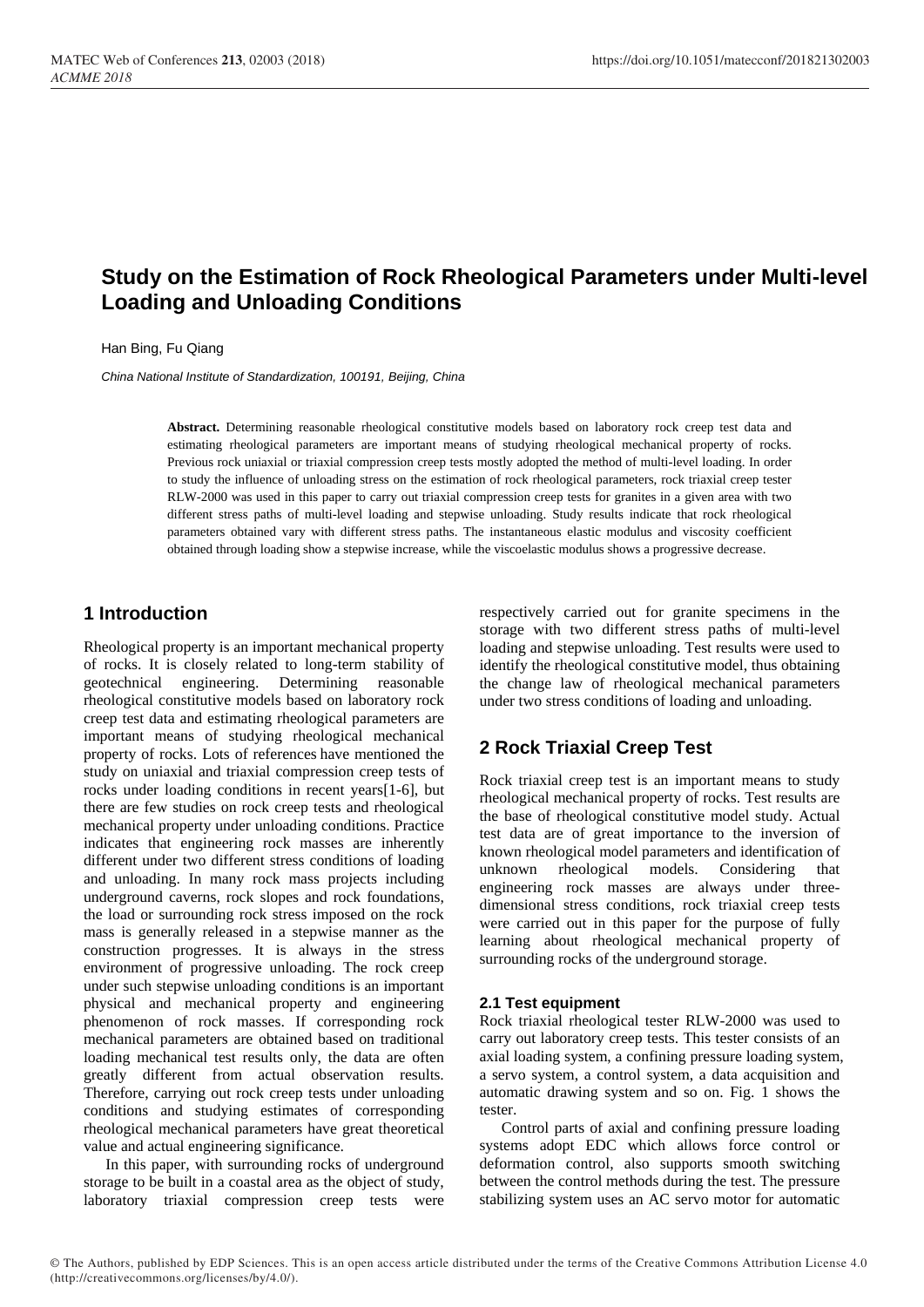pressure stabilizing. The deformation measuring device uses displacement extensometers from the American Teratech Corporation, including two sets: axial and radial extensometers, with the relative error of  $\pm 0.5\%$ .



1-Control Cabinet, 2-Power System of Axial Pressure, 3-Power System of Confining Pressure, 4-Ball Screw, 5-Pressure Cell, 6- Pressure Sensor, 7-Deformation Sensor, 8-Rock Core, 9-Servo Motor, 10-Power Supply

**Figure 1.** RLW-2000 triaxial rheological test system of rock.

### **2.2 Test conditions and plans**

Rock cores used in the test were all taken from the project site. Rocks in the storage are mainly medium- and coarse-grained syengranites of the overbridge unit in the early cretaceus period of the mesozoic erathem, with good appearance integrity and uniformity. Three typical places were determined on site for drilling and sampling analysis. Rock cores were made into cylindrical standard specimens in a unified way, with a diameter of  $55 \times 110$ mm. The method of triaxial creep test was adopted for temperature-controlled long-lasting test. Well-prepared rock cores were sealed with oil-proof corrosion-resistant shrinkable tubes and placed in the self-balancing pressure chamber of the rock axial creep tester. With the central position well adjusted, the axis of the specimen coincided with the loading center line of the tester, avoiding nonhomogeneity of rock loading resulting from eccentric compression. The test was carried out in a special creep laboratory under constant temperature and humidity conditions. Temperature in the laboratory was strictly controlled at  $25\pm0.1$  °C during the test. The computer collected the data of load, deformation and time automatically during the test, and displayed the axial strain-time relation curve in real time.

In order to fully consider the influence of different stress paths on rock rheological property and mechanical parameters, two plans were designed for this test: multilevel loading and stepwise unloading.

Plan (1): The confining pressure keeps constant, while the axial pressure uses the method of multi-level loading, namely, based on the instantaneous breaking strength obtained from conventional triaxial compression test, divide the maximum load to be imposed into several levels, and then impose the load on the same specimen gradually from the lowest level to the highest level. The imposing duration of the load at each level should depend on the strain rate or stress rate variation of the sample. Conduct low-stress pre-compression for the specimen first, and observe the displacement continuously. Generally, the pre-compression period is controlled

within about 24 hours. Then impose the preset confining pressure on the specimen through the hydraulic system at a loading rate of 0.05~0.02MPa/s, to make the specimen under hydrostatic pressure. When the confining pressure reaches the set value and deformation becomes stable, impose axial load at a rate of 500N/s. When the load reaches stress of the first level, keep the axial stress unchanged, observe and record the relationship between axial strain and time. After the creep deformation of the specimen becomes stable, impose the axial load of the next level, and maintain the stress of this level imposed on the specimen constantly. Repeat the above steps, and stop the test until the rheodestruction of the specimen under the preset stress of the last level.

Plan (2): The confining pressure keeps constant, and the axial pressure uses the method of stepwise unloading. Divide the maximum load to be imposed into several levels, and then decrease the axial load on the same specimen level by level from high to low. In order to avoid that excessive primary load causes the specimen to be damaged instantaneously or enter the accelerated creep stage ahead of time, set the stress of the first level to be 80% of instantaneous breaking strength, keep the load of the level unchanged, observe and record the relationship between axial strain and time, and conduct the first level of unloading for the level of stress after the creep deformation of the specimen becomes stable. The load decrement is the same with the load increment in the loading test. Stabilize the level of stress and keep it unchanged after the preset load of the next level is reached, until the start of the next level of unloading. The determination of duration for each level of load is as same as that in Plan (1). As granite specimens used in the test are hard brittle rocks whose rheological characteristics are not obvious under low stress, the test should be stopped when the axial load decreases to 40MPa.

### **2.3 Analysis of test results**

Fig. 2 and 3 respectively show triaxial creep test curves of specimens 3-26 taken from Drill No. 3 under two stress path conditions of stepwise unloading and multilevel loading. Unloading test was carried out first. It can be seen from Fig. 2 that reversible deformation occurred rapidly on specimens at the moment of unloading, indicating an instantaneous elastic recovery of rocks. Hysteretic rebound deformation, i.e. elastic aftereffect, happened over the time. The specimen had instantaneous strain at the moment when each level of stress was released. The strain capacity increased with the decrease of stress level. Under most levels of stress, instantaneous strain accounted for the main part of overall deformation. For the loading test in Fig. 3, the deformation-time curve of the specimen shows that the creep value under low stress was relatively low; deformation became stable after a short initial deformation; the creep deformation rate of rocks decreased gradually with the time under relatively high stress; finally deformation tended to be restrained and entered the stage of steady flow; under the stress of the last level, rock deformation was aggravated sharply,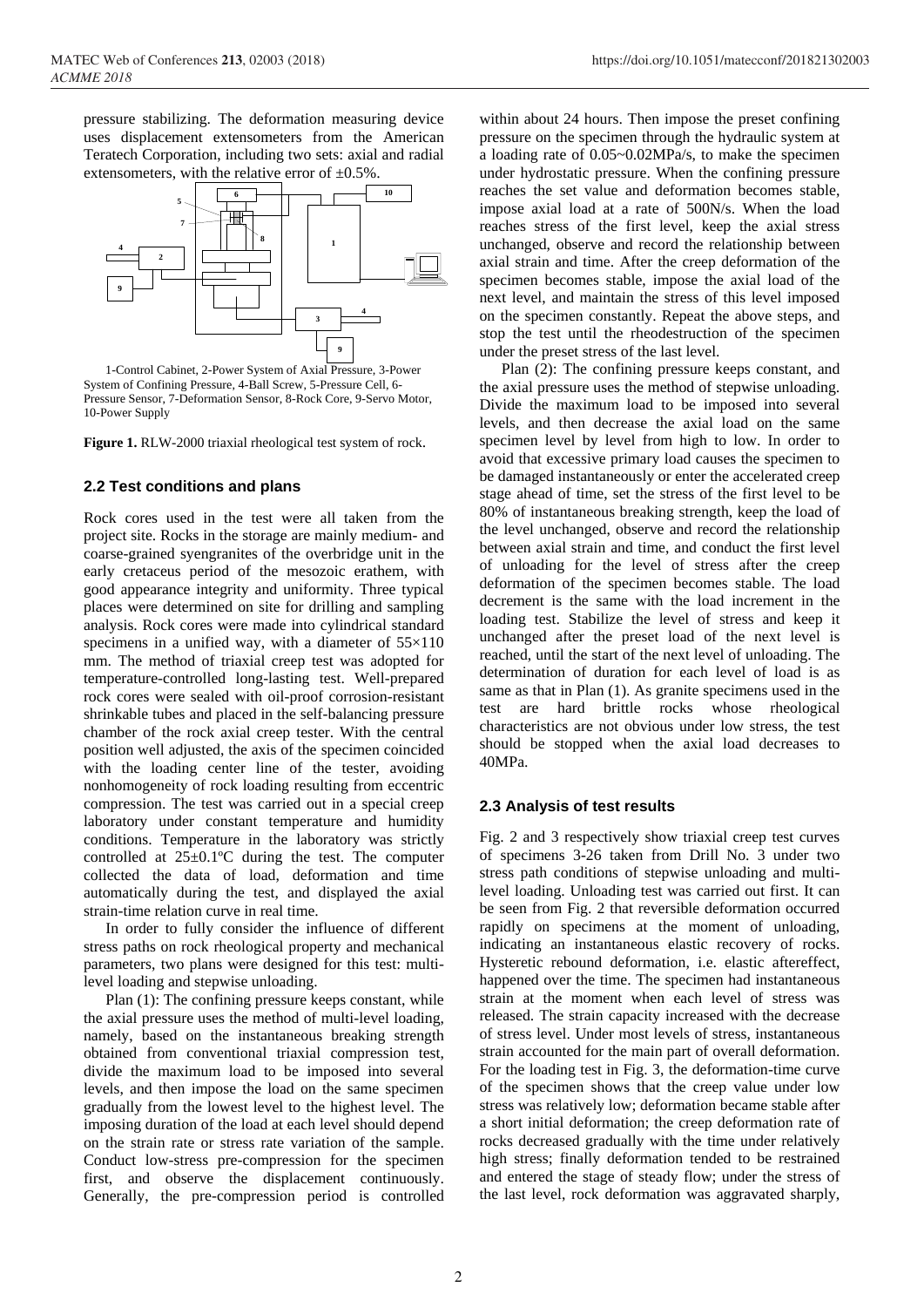showing a tendency of obvious accelerated creep. Cracks appeared outside the specimen and expanded quickly. Rapid evolution and accumulation of damage finally resulted in rock rupture.



**Figure 2.** Triaxial creep curve of rock under step unload.



**Figure 3.** Triaxial creep curve of rock under step load.

### **3 Model Identification and Parameter Estimation**

To carry out rheological study on rocks, it is important to select proper rheological models according to laboratory rock creep test data and determine corresponding rheological parameters through parameter inversion or curve fitting. Rheological constitutive models of rocks often fall into three types: empirical formula, combined model and integral model, among which combined model consisting of elastic, viscous and plastic basic elements are most widely used.

#### **3.1. Rheological model identification**

Rheological characteristics of high-strength rock materials like granites are not obvious under low stress. According to Fig. 2 and 3, strain tended to be restrained gradually with the time under most levels of stress; both the elastic strain that recovered instantaneously and elastic aftereffect happened at the moment of unloading, with rheological property conforming to the feature reflected by the generalized Kelvin model. Therefore, the three-parameter generalized Kelvin model was used to

describe the mechanical property, as shown in Fig. 4, with the constitutive equation as below:

$$
\varepsilon = \frac{E_0 + E_1}{E_0 E_1} \sigma - \frac{\eta_1}{E_0} \dot{\varepsilon} + \frac{\eta_1}{E_0 E_1} \dot{\sigma}
$$
 (1)

Wherein,  $E_0$  and  $E_1$  respectively refer to instantaneous elastic modulus and viscoelastic modulus while  $\eta_1$  is viscosity coefficient.

1 *<sup>E</sup>*<sup>1</sup> *<sup>E</sup>*<sup>0</sup>

**Figure 4.** H-K rheological model.

#### **3.2 Methods of parameter estimation**

Presently, methods used to determine rock rheological parameters according to laboratory test data and curves mainly include regression analysis[7], optimized separation[8], least square method[9-10], curve decomposition[11-12] and so on. In this paper, the method of optimized separation for viscoelastic parameters put forward in Reference[8] was used to calculate rheological parameter. Firstly, designate the design variable and objective function. Take the parameter to be inverted as the design variable. Calculate the strain residual sum of squares based on the sum of *n* test data  $\varepsilon$  from the creep test data, and take the minimum value as the objective function for optimized separation of parameters. So, the design variable is

$$
X = (E_0, E_1, \eta_1) = (X_1, X_2, X_3)
$$
 (2)

The objective function is

$$
f(X) = \sum_{i=1}^{n} \left[ \varepsilon(t_i)_c - \varepsilon(t_i)_m \right]^2 \tag{3}
$$

Wherein,  $\varepsilon(t_i)_c$  and  $\varepsilon(t_i)_m$  respectively refer to the strain value obtained through calculation and testing at the time of *t<sup>i</sup>* .

For the generalized Kelvin model, the objective function is

$$
f(x) = \sum_{i=1}^{n} \left[ \frac{\sigma}{E_1} + \frac{\sigma}{E_2} (1 - \exp(-\frac{E_2}{\eta_1} t_i)) - \varepsilon(t_i)_{m} \right]^2 (4)
$$

In order to simplify the above optimization problem, possible upper and lower limit estimates of the design variable can be provided according to analogies of engineering experience, thus to establish the following constraint condition

$$
a_i \le X_i \le b_i \qquad (i = 1, 2, 3, 4) \qquad (5)
$$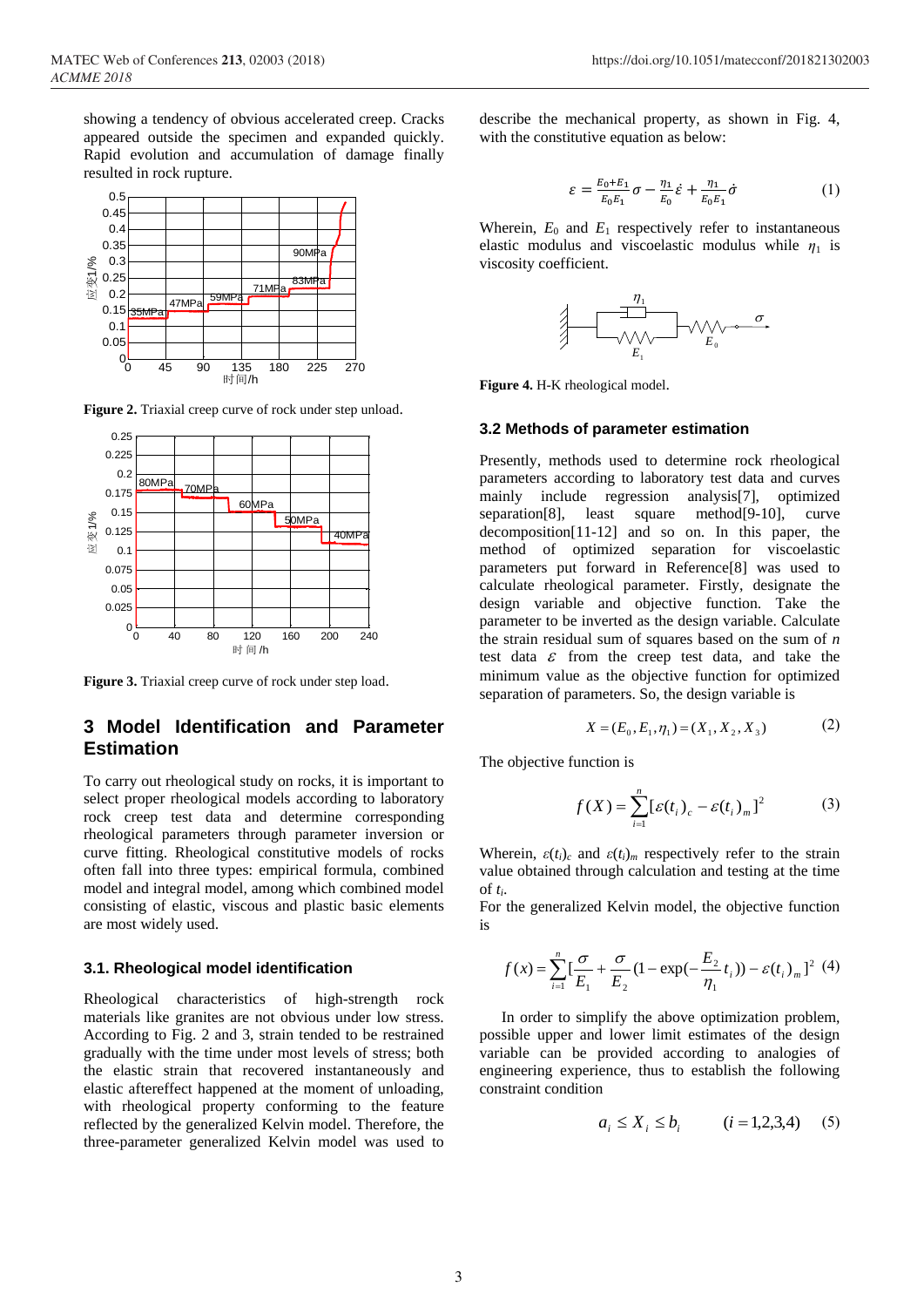Wherein,  $X_i$  is the No. *i* design variable;  $b_i$  and  $a_i$  are the upper limit and lower limit of  $X_i$  respectively. With the mathematical model established based on Formula (2), (4) and (5), the method of multi-constraint optimization can be used to approach the optimal point  $X^{\lambda} = (E_1, E_2, \eta_1)$ step by step and solve the minimization of the objective function. In this case,  $X^l$  is the rock characteristic parameter vector to be solved. According to the above method, determine rheological parameters as shown in Table 1:

| Test<br>plans | Sress/<br>MPa | Rheological parameters |                       |                       |
|---------------|---------------|------------------------|-----------------------|-----------------------|
|               |               | $E_0(MPa)$             | $E_1(MPa)$            | $\eta_1(Mpa)$         |
| loading       | 35            | $4.655\times10^{4}$    | $8.479\times10^{5}$   | $1.033\times10^{7}$   |
|               | 47            | $4.708\times10^{4}$    | $6.713\times10^{5}$   | $3.812\times10^{7}$   |
|               | 59            | $4.792 \times 10^{4}$  | $5.256 \times 10^5$   | $4.987 \times 10^{7}$ |
|               | 71            | $5.381\times10^{4}$    | $3.970\times10^{5}$   | $5.663 \times 10^{7}$ |
|               | 83            | $5.944 \times 10^4$    | $2.142\times10^{5}$   | $7.012\times10^{7}$   |
|               | mean          | $4.697\times10^{4}$    | $5.312\times10^{5}$   | $4.501 \times 10^{7}$ |
| unloadin<br>g | 80            | $5.454\times10^{4}$    | $3.097\times10^{5}$   | $5.663 \times 10^{7}$ |
|               | 70            | $4.603 \times 10^{4}$  | $4.784 \times 10^{5}$ | $3.214 \times 10^{7}$ |
|               | 60            | $3.866 \times 10^{4}$  | $5.930\times10^{5}$   | $2.547\times10^{7}$   |
|               | 50            | $3.727 \times 10^{4}$  | $7.415 \times 10^5$   | $1.189\times10^{7}$   |
|               | 40            | $3.649\times10^{4}$    | $8.293\times10^{5}$   | $0.680\times10^{7}$   |
|               | mean          | $3.840\times10^{4}$    | $5.904 \times 10^{5}$ | $2.659\times10^{7}$   |

**Table 1.** Rheological parameters.

#### **3.3 Analysis of test results**

It can be seen from Table 1 that for rheological parameters estimated based on the multi-level loading creep curve, the obtained instantaneous elastic modulus  $E_0$  and viscosity coefficient  $\eta_1$  show a tendency of progressive increase with the increase of stress, while the viscoelastic modulus *E*<sup>1</sup> decreases gradually; for rheological parameters obtained through the stepwise unloading creep curve, the instantaneous elastic modulus  $E_0$  and viscosity coefficient  $\eta_1$  show a tendency of progressive decrease with the decrease of stress, while the viscoelastic modulus  $E_1$  increases gradually. The parameter change law is exactly the opposite of that of parameters under loading conditions. According to the comparison of the means of all rheological parameters obtained under two different stress paths, the parameter  $E_0$  and  $\eta_1$  obtained under loading conditions are 81.75% and 59.08% of relevant parameters under unloading conditions, while for the parameter  $E_1$ , the mean under unloading conditions is 89.97% of that under loading conditions. This shows that the two different stress paths of multi-level loading and stepwise unloading have a certain influence on rock rheological mechanical property and parameter estimation. In previous rock uniaxial or triaxial creep tests, rheological parameters were mostly estimated based on the multi-level loading creep curve. However, for rock mass projects featured by excavation,

the rock stress and strain redistribution law obtained from numerical calculation based on such rheological mechanical parameters cannot reflect actual conditions of the project truly and completely.



**Figure 5.** The relation between the elastic modulus E0 and stress paths.





stress paths.



**Figure 7.** The relation between the viscous coefficient η1 and stress paths.

### **4 Conclusions**

Rock rheological constitutive model identification and parameter estimation are important issues in rock mechanical theory and engineering practice. In this paper, rock mechanical experimental study was carried out for granites in a certain area under two different stress path conditions of multi-level loading and stepwise unloading based on laboratory rock triaxial compression creep tests. On the basis of the creep curve in two stress states, the method of optimized separation was used to estimate rock rheological mechanical parameters, and the following